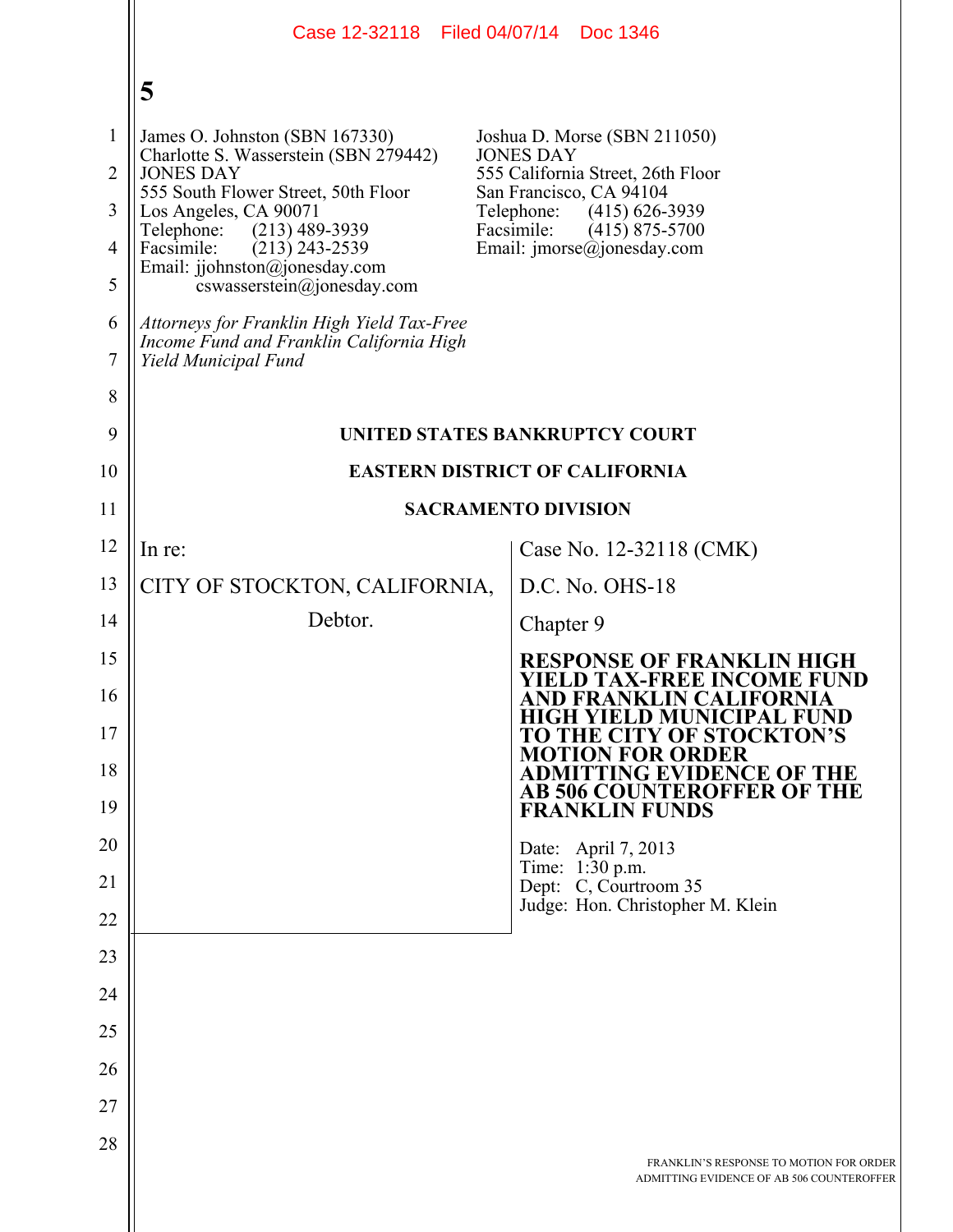Franklin High Yield Tax-Free Income Fund and Franklin California High Yield Municipal Fund (collectively, "Franklin") hereby respond to the *City Of Stockton's Motion For Order Admitting Evidence Of The AB 506 Counteroffer Of The Franklin Funds* [Docket No. 1283] (the " $Motion"$ ).<sup>1</sup></u>

By the Motion, the City requests that the Court lift its prior protective order to enable the City to introduce into evidence the counteroffer made by Franklin in the pre-bankruptcy neutral evaluation process, "along with deposition and other testimony relating to it." Motion at 5. This request is both substantively inappropriate and procedurally improper.

9 10 11 12 13 14 15 **<u>Substance</u>**. The City claims that it needs relief from the protective order to respond to Franklin's assertion that it made a good-faith counteroffer to the City's Ask in the neutral evaluation process. Specifically, the City asserts that Franklin "attempts to paint a one-sided picture of the AB 506 Process" by noting in its Summary Objection to confirmation that Franklin made "goodfaith settlement offers both *prior to* and during the bankruptcy case." *Id.* at 3 (quoting Summary Objection at 5) (emphasis in original). The City complains that, as consequence of the protective order, it is "handcuffed in its response" to the Summary Objection. *Id.*

16 17 18 19 20 21 22 23 In fact, however, Franklin has done nothing more than cite evidence of its good faith that already has been disclosed by the City and already is in evidence for purposes of the confirmation hearing. Specifically, in his Declaration filed on March 21, 2013, the City's bankruptcy counsel, Marc Levinson, specifically testified that "Franklin Advisers<sup>[]</sup> actually did make a counterproposal that the City concedes was made in good faith.<sup>22</sup> That Declaration was admitted into evidence in connection with proceedings regarding the City's eligibility to be a debtor in this case and, pursuant to the Scheduling Order, "remains in evidence for purposes" of the confirmation hearing. $3$  In its opinion regarding eligibility, the Court took Mr. Levinson at his word and found that "Objector

24

1

25

26

1

2

3

4

5

6

7

8

<sup>1</sup> Capitalized terms not otherwise defined have the meanings given to them in the Motion or the *Order Governing The Disclosure And Use Of Discovery Information And Scheduling Dates Related To The Trial In The Adversary Proceeding And Any Evidentiary Hearing Regarding Confirmation Of Proposed Plan Of Adjustment* [Docket No. 1224] (as amended, the "Scheduling Order").

<sup>27</sup> 2 *Supplemental Declaration Of Marc A. Levinson* [City Trial Ex. 1398; Docket No. 824] ¶ 6 (emphasis added); *see also* Tr. 4/1/13 at 573:2-4.

<sup>28</sup> 3 Scheduling Order ¶ 48.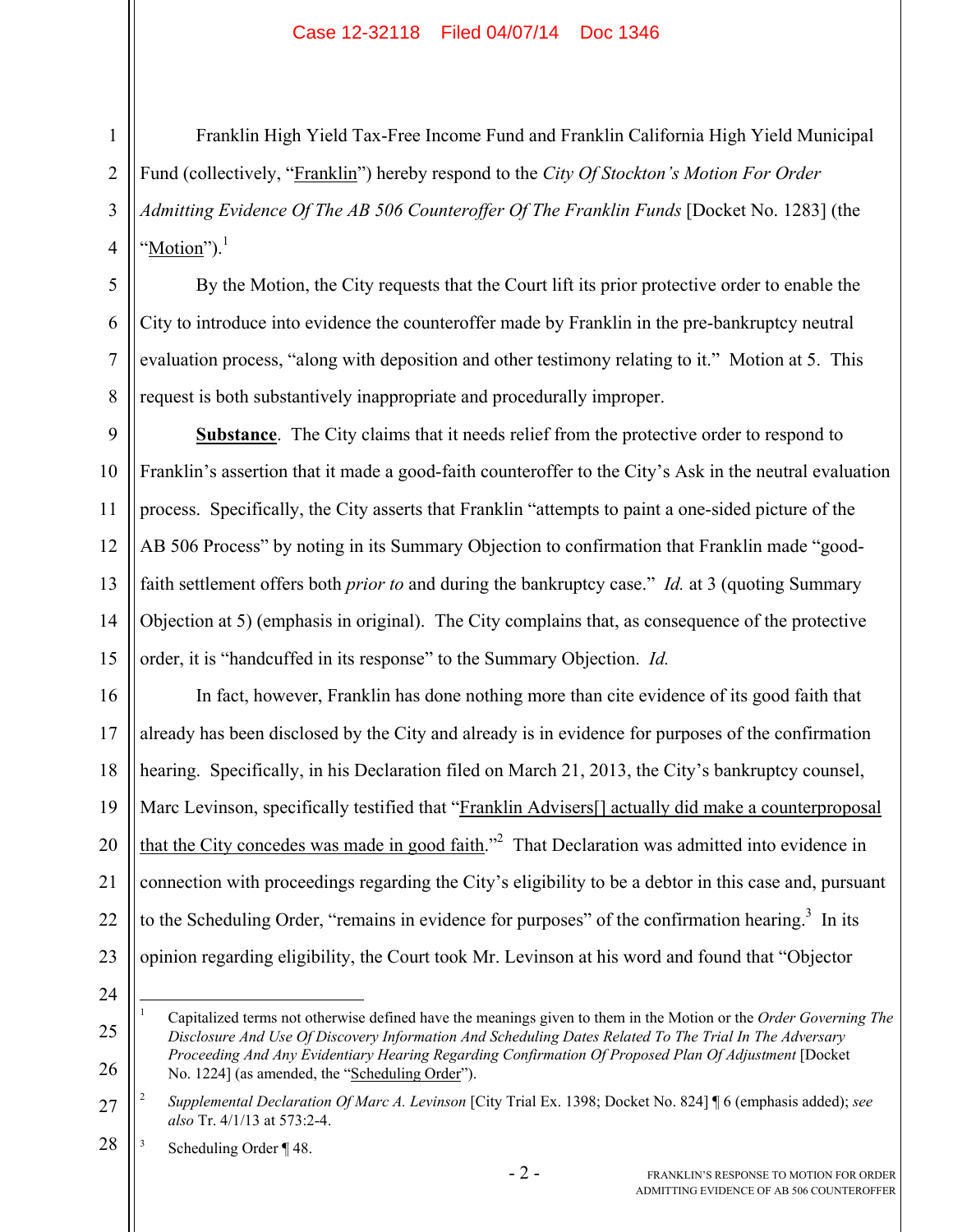1

2

3

4

Franklin Advisors [made] a counterproposal regarding a different bond issue, which the City concedes was made in good faith but which was too far removed from the relief the City needed on that bond issue to open a path for exploration." *In re City of Stockton, California*, 493 B.R. 772, 783 (Bankr. E.D. Cal. 2013).

5 6 7 8 9 10 11 12 13 14 15 16 17 18 It is hard to see how Franklin's recitation of the established fact that it made a good faith counteroffer prior to bankruptcy "handcuffs" the City in any way. Indeed, it appears that the City actually is concerned that Franklin's Summary Objection "is replete with references to the Ask." Motion at 2. Indeed it is. But the point of those references is not to "have the Court believe that [Franklin]'s own AB506 counteroffer was entirely reasonable, while the City's offer was not." *Id.* Rather, as the Summary Objection makes crystal clear, Franklin cites the City's pre-bankruptcy offer in the "Ask" – which the City affirmatively sought to (and did) make public in connection with the eligibility proceedings – to demonstrate the stark disparity between what the City offered Franklin before bankruptcy (valued by the City as a net present value recovery of 54.5% payable from restricted public facility fees that the City cannot use to satisfy other general fund liabilities) and what the City proposes to pay Franklin in the Plan (a recovery of ¼% without application of any of those restricted fees). $4$  In its Summary objection, Franklin also notes that, in contrast, the City's treatment of all other bondholders under the Plan is far superior to that offered to them in the prebankruptcy Ask.<sup>5</sup>

19 20 21 The terms and conditions of Franklin's pre-bankruptcy counteroffer are wholly irrelevant to the point that Franklin makes in the Summary Objection, and the City certainly need not disclose the counteroffer – much less offer "deposition and other testimony relating to it" – in order to respond.

<sup>22</sup> 23 24 25 26  $\frac{1}{4}$  Summary Objection at 1 ("In the ensuing pre-bankruptcy 'neutral evaluation' process, the City offered to restructure and extend Franklin's Bonds through a proposal that it claimed would enable Franklin to recover all scheduled principal and interest over the next forty years and ultimately obtain a net present value recovery of 54.5%. Now, however, the City seeks to cram down a plan of adjustment that essentially provides Franklin with no recovery whatsoever. By the Plan, the City asks the Court to permanently discharge Franklin's claim through a one-time payment of less than  $$94,000 - a$  recovery of approximately one-quarter of one percent  $({\frac{1}{4}\%})$  of Franklin's principal."); *id.* at 3 ("Prior to bankruptcy, the City offered to use PFFs to provide Franklin a 54.5% recovery, and the Long-Range Financial Plan on which the Plan is based 'assumes a conservative \$500,000' in annual available PFF revenues to be used to pay Franklin, but the City now punitively withholds every single dollar of them.")

<sup>27</sup> 28 5 Summary Objection at 2 ("the Plan provides treatment for all bondholders – other than Franklin – superior to that offered in the pre-bankruptcy neutral evaluation process, highlighting the punitively discriminatory treatment that the City seeks to impose on Franklin").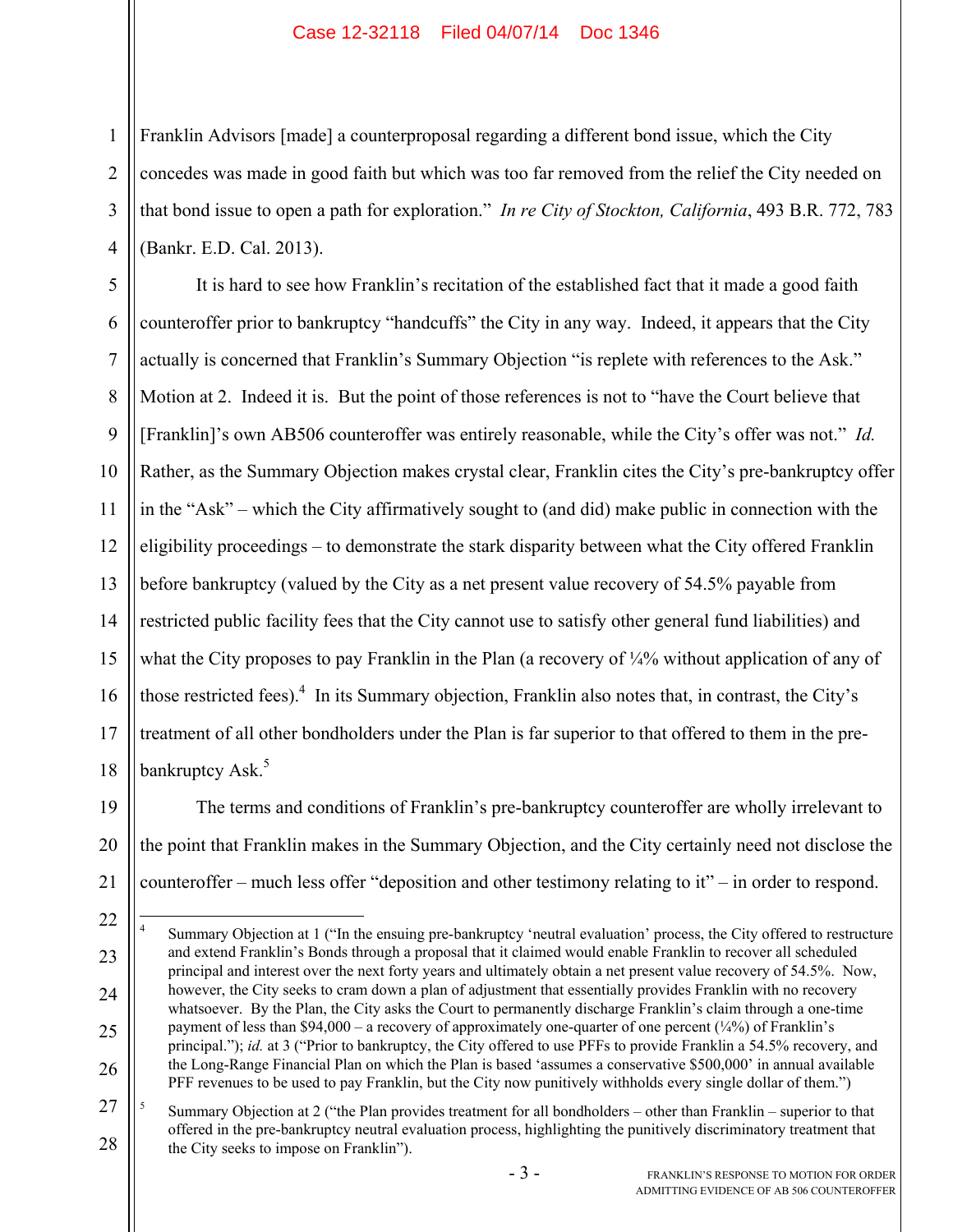If, however, the Court decides to crack open the door with respect to the substance of the negotiations between Franklin and the City, the door should be opened wide enough to permit the entirety of the back and forth among the parties to be introduced into evidence. It would be demonstratively unfair to enable the City to shut the book on the history of those discussions after the first chapter when the balance of the book is readily available to tell the story of how and why the City moved from a pre-bankruptcy offer of an alleged 54.5% recovery to the Plan's cramdown treatment of  $\frac{1}{4}\%$ .

8 9 10 11 12 The City cannot have it both ways. Either "the all-important cloak of mediation confidentiality" remains in place, Motion at 4, or that cloak is shed in order to provide for a thorough airing of the discourse among Franklin and the City. The City's request for selective disclosure of privileged information is not appropriate under the circumstances, and any lifting of the protective order should be complete to enable the entire story to be told.<sup>7</sup>

13 14 15 16 17 18 19 **Procedure**. There is no reason to decide the Motion now. The Scheduling Order, which governs litigation over Franklin's objection to confirmation of the Plan, already establishes a specific procedure and timetable for resolving evidentiary matters like that raised by the Motion. Specifically, the Scheduling Order specifies a deadline for filing objections to the admissibility of evidence and motions in limine (currently April 25), a deadline for responding to such objections and motions (currently May 6), and a date and time for hearing on those and related pre-trial matters (currently May 12 at 9:30 a.m.).

20 21 22 The City claims that it needs relief now so that it can address Franklin's counteroffer in its supplemental brief in support of confirmation to be filed on April 28. This is pretext. As noted above, that fact that Franklin made a good faith counteroffer already is in evidence. Should the City

23

1

2

3

4

5

6

7

24

25

26 27 28 7 It is worth noting that the City consistently has refused to disclose information to Franklin regarding basic aspects of various compromises reached with other creditors – including fundamental details like the projected recoveries of those creditors. The City's current effort to seek selective relief from the protective order – to disclose one limited aspect of its mediation communications – reveals gamesmanship at work.

 $\frac{1}{6}$  Nothing about disclosure of the postpetition negotiations among the City and Franklin would "open a Pandora's box." Motion at 4. Indeed, the Court could minimize whatever minimal burden that might ensue by limiting disclosure to the written offers and counteroffers exchanged between the parties. Compiling that written record would take far less time and result in far less expense than the City incurred in preparing the Motion.